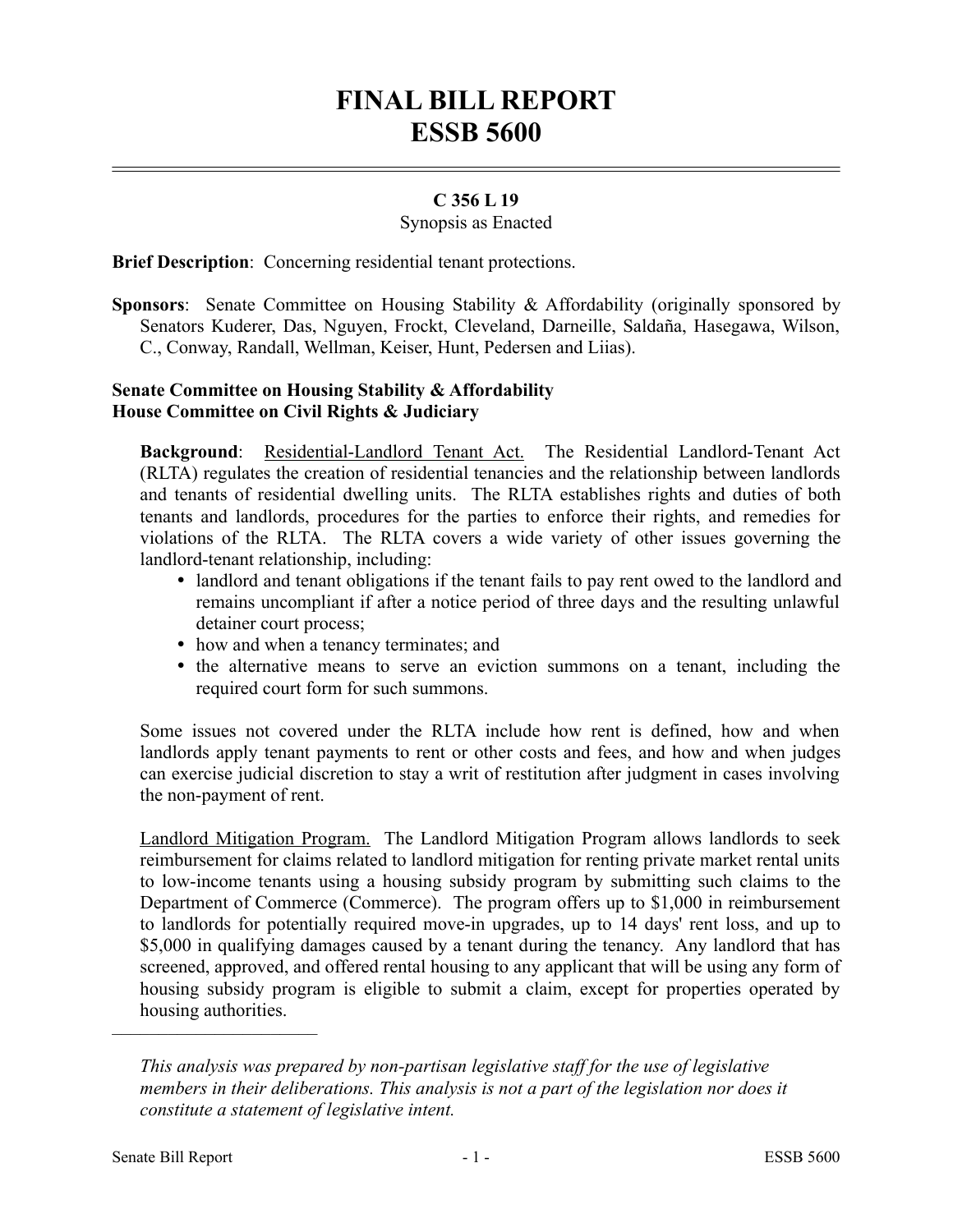**Summary**: Notice to Pay or Vacate. For tenancies under the RLTA, a landlord must provide a tenant 14 days notice instead of 3 days notice in order to cure default in the payment of overdue rent. A uniform 14-day notice to pay and vacate for default in the payment of overdue rent is created that delineates what amounts are owed to the landlord and contains information about where to find legal or advocacy resources and the tenant's right to interpreter services at court. The uniform notice does not abolish any additional notice requirements to tenants as required under federal, local, or state law.

The Attorney General's Office (AGO) must produce and maintain on its website translated versions of the 14-day notice in the top ten languages spoken in Washington State and, at the discretion of the AGO, other languages. From the website, the notice must be made available in printable form on one 8.5 by 11 inch paper in an easily readable font size. The AGO must also provide on its website information on where tenants can access legal or advocacy resources and which cultural organizations can provide assistance in the primary language of the tenant. The AGO may also produce and maintain on its website translated versions of other notices used in unlawful detainer actions, including those relevant to subsidized tenancies, low-income housing tax credit programs, or the federal violence against women act.

Rent. Landlords must first apply any payment by a tenant to the rent amount before applying it toward other charges. A tenant's right to possession of the premises may not be conditioned upon tenant payment or satisfaction of any monetary amount other than rent, but landlords may still pursue other lawful remedies to collect late payments, costs, or other fees. When the landlord at the commencement of the tenancy has provided an installment payment plan for nonrefundable fees or deposits to secure the tenant's obligations and the tenant defaults in payment, the landlord may treat the default as rent owing. In such a scenario, the tenant and landlord may exercise their rights as to rent owing under the RLTA. "Rent" is defined to mean recurring and periodic charges identified in the rental agreement for use and occupancy of premises, including any charges for utilities, and expressly excludes nonrecurring charges for costs incurred due to late payment, damages, deposits, legal costs, or other fees such as attorneys' fees.

Unlawful Detainer for Nonpayment of Rent. When the tenant is liable for unlawful detainer after a default in the payment of rent, the tenant must pay into court or to the landlord upon judgment for such default within five court days any rent due, any court costs incurred at the time of payment, late fees that may not exceed \$75, and attorneys' fees if awarded, to be restored to their tenancy. The tenant must pay an additional \$50 in late fees for each prior reinstatement of tenancy that occurred within the previous 12-month period. Once a judgement has been satisfied, the landlord must file a satisfaction of judgment with the court.

Attorneys' Fees. When the court has entered a judgment in favor of the landlord restoring possession of the property to the landlord, the court may award statutory costs and reasonable attorneys' fees to the landlord, but not if the judgment for possession is entered after the tenant failed to appear or the total amount of rent awarded in the judgment for rent is equal to or less than two months of the tenant's monthly contract rent or \$1,200, whichever is greater. If a tenant has filed a motion to stay a writ of restitution, the court may only award attorneys' fees to the landlord if the tenant is permitted to be reinstated. Any attorneys' fees awarded are subject to repayment under the court's exercise of judicial discretion.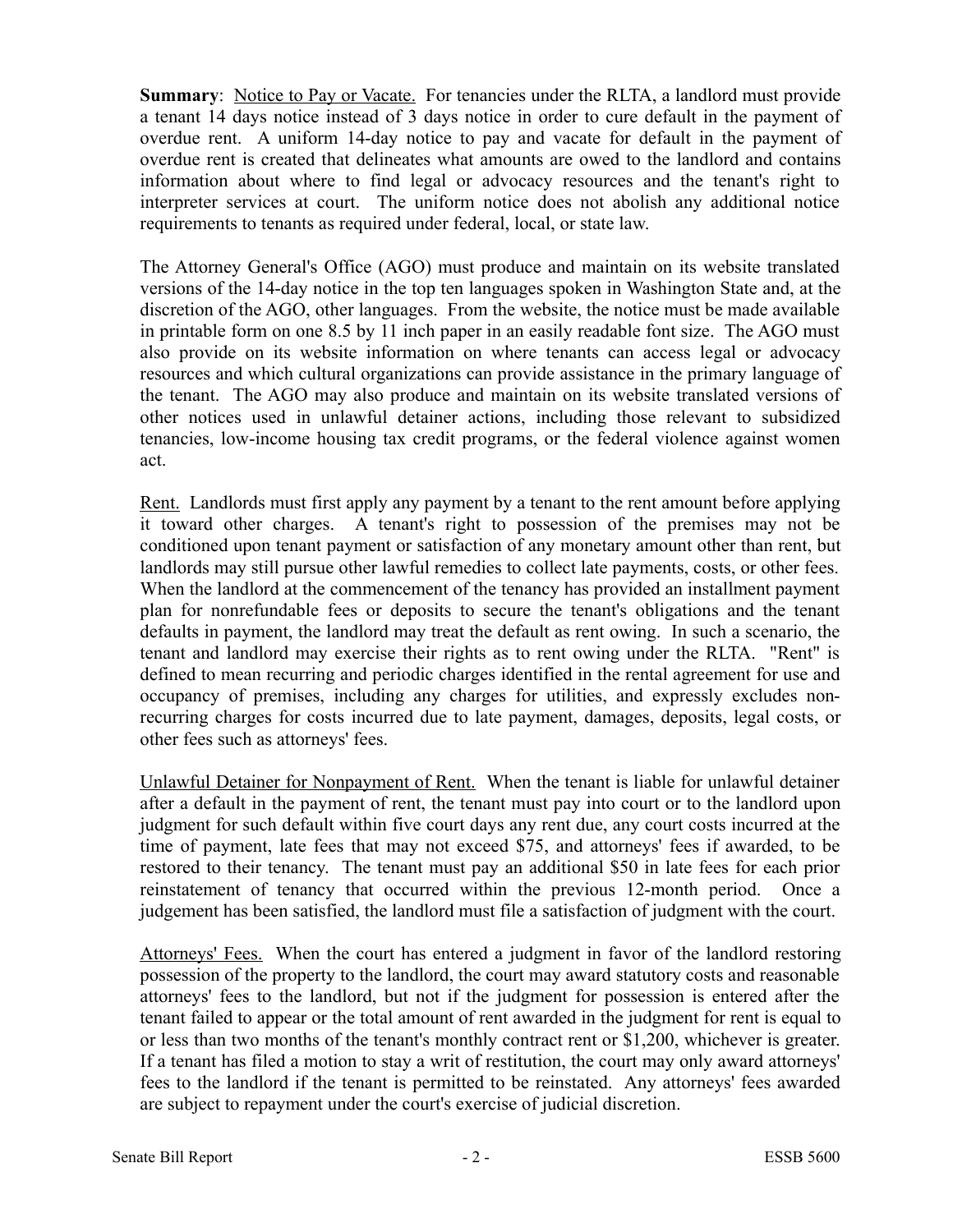Judicial Discretion. The court, following entry of judgment for the landlord over the tenant for nonpayment of rent, at the show cause hearing or at trial or upon a subsequent motion of the tenant, may stay a writ of restitution upon good cause and what is deemed fair and just to both parties, based upon consideration of factors that include evidence of:

• the tenant's willful or intentional default or failure to pay rent;

- payment history of the tenant;
- ability of tenant to timely pay judgment;
- whether nonpayment was caused by exigent circumstances beyond tenant's control and are not likely to recur;
- if tenant is otherwise in substantial compliance with the lease;
- hardship on the tenant if evicted; and
- conduct related to other notices within the last six months.

The tenant has the burden of proof to be granted relief from forfeiture, and if relief is sought at the time of the show cause hearing the court must hear the matter at that time or as soon as possible to avoid unnecessary delay or hardship.

A tenant who has been served with three or more notices to pay or vacate within 12 months prior to the current notice to pay or vacate, may not seek relief through the exercise of judicial discretion.

In any order issued upon the exercise of judicial discretion:

- 1. The court may not stay the writ of restitution more than 90 days from the date of the order, but may order repayment of the balance within such time. If the payment plan is for more than 30 days, the total payments for each 30-day period after the order must be at least one month of the tenant's share of the rent, with options provided to the tenant if the order is issued before or after the 15th of the month, so that the total amount of the judgment and all additional rent that is due is paid within 90 days.
- 2. Within such payment plan, the court must require the tenant to pay the landlord or into the court one month's rent within five court days of issuance of the order, and the sheriff may serve the writ of restitution in case of default, but may not execute the writ until after expiration of five court days.
- 3. The writ of restitution must be stayed ex parte without prior notice to the landlord when the tenant files and presents a motion to stay with a declaration of proof of payment demonstrating full compliance with the payment of one month's rent, but if the tenant defaults on any subsequent payment, the landlord may enforce the writ by serving a notice of default indicating the tenant has three calendar days to vacate the premises before execution of the writ. The order to stay the writ of restitution must require the tenant to serve a copy of the order on the landlord by personal delivery, first-class mail, facsimile, or email if agreed to by the parties. Service of the notice of default does not include an additional day for purposes of execution of the writ.
- 4. The court must stay the writ of restitution as necessary to ensure compliance by a tenant who seeks to satisfy the repayment conditions under the order by relying on emergency rental assistance from a government or nonprofit entity. The tenant must also provide an offer of proof of such reliance on emergency rental assistance.
- 5. The court must extend the writ as necessary to enforce the order in case of default.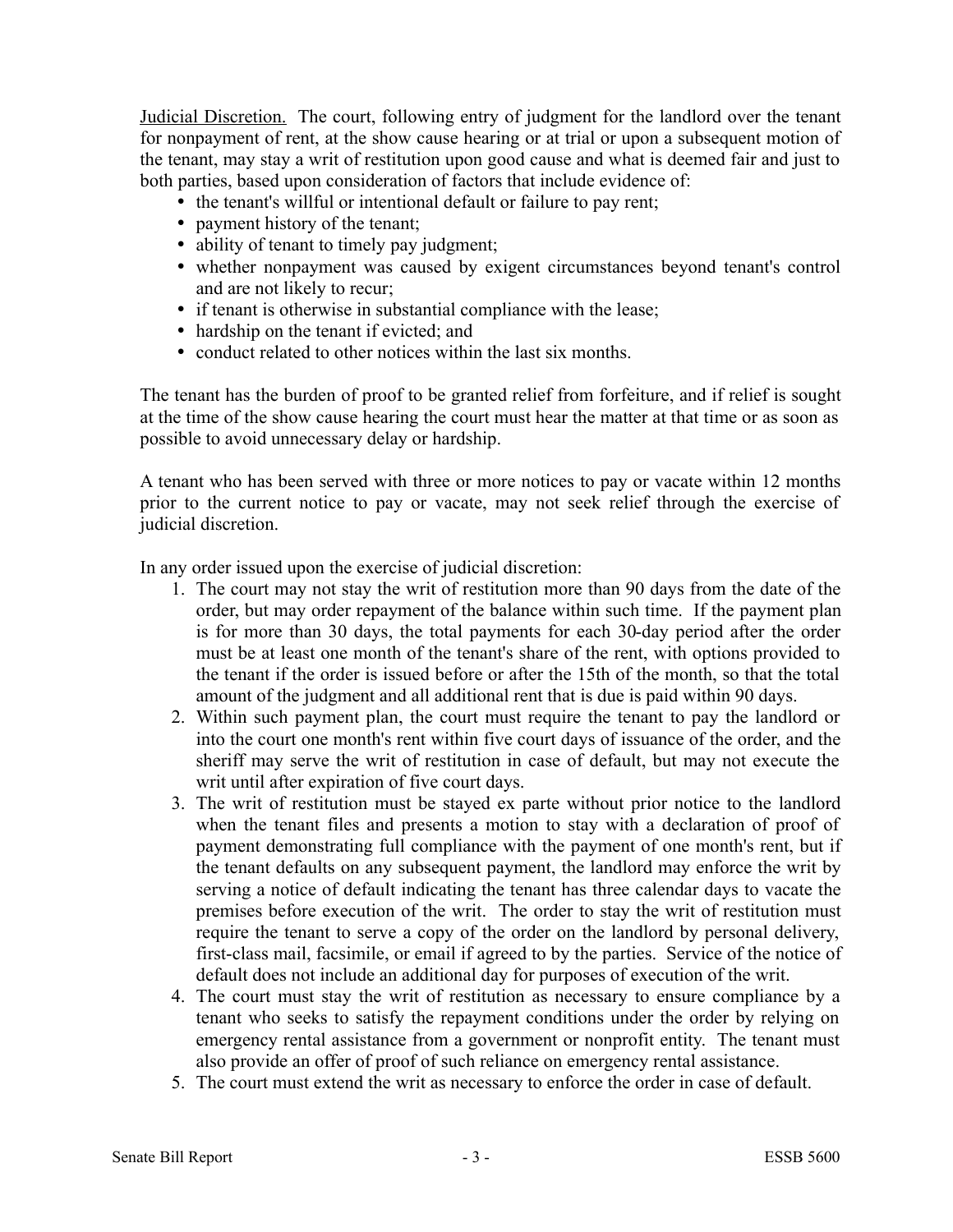A uniform notice of default is provided for landlords to issue upon default by the tenant for subsequent payments under a payment plan.

Landlord Mitigation Program. Eligibility of the Landlord Mitigation Program is expanded to include landlord claims for reimbursement in unlawful detainer cases where judicial discretion is exercised and there is an unpaid judgment for rent, late fees, attorneys' fees, and costs, including any unpaid portion of the judgment after the tenant defaults on the payment plan. Specifically, for an application seeking relief under the exercise of judicial discretion, the court must inquire if the tenant is low-income, limited resourced, or experiencing hardship, which may include an inquiry regarding the tenant's income relative to area median income, household composition, extenuating circumstances, or other factors necessary to make a determination, while relying on written declarations or oral testimony by the parties at the hearing if needed. If the tenant is low-income, limited resourced, or experiencing hardship, the court may issue an order finding that the landlord is eligible to receive on behalf of the tenant and may apply for reimbursement from the Landlord Mitigation Program and directing the clerk to remit any future payments made by the tenant to reimburse Commerce, without obligating Commerce to provide assistance in claim reimbursement through the Landlord Mitigation Program if there are insufficient funds.

Such claims for reimbursement are exempt from any post-judgment interest and are not an entitlement.

Commerce must provide a form on its website for tenants and landlords to apply for reimbursement funds. The landlord may solely submit the form, if the tenant has not signed the form after the landlord has made good faith efforts to obtain the tenant's signature, but must attest to the amount of money owed and sign the form under penalty of perjury. The form must include:

- space for the landlord and tenant to provide certain personal information of the tenant and any other identifying information necessary for Commerce to process payment;
- the landlord's statewide vendor identification number and how to obtain one;
- the name and address to whom payment must be made;
- the amount of the judgment with instructions to include any other supporting documentation Commerce may need to process payment;
- instructions for how the tenant is to reimburse Commerce and a description of the consequences if the tenant does not reimburse Commerce;
- a signature line for the landlord and tenant to confirm that they have read and understood the contents of the form and Landlord Mitigation Program; and
- any other information necessary for the operation of the program.

With any disbursement to the landlord under the Landlord Mitigation Program, Commerce must notify the tenant that the disbursement has been made to the landlord on the tenant's behalf and that failure to reimburse the program through the court registry may result in a denial of a future application to the program. Commerce may include any other additional information about how to reimburse the program.

When a landlord has been reimbursed under the Landlord Mitigation Program, the tenant must reimburse Commerce by depositing the amount disbursed into the court registry. The tenant or other interested party may seek an ex parte order of the court under the unlawful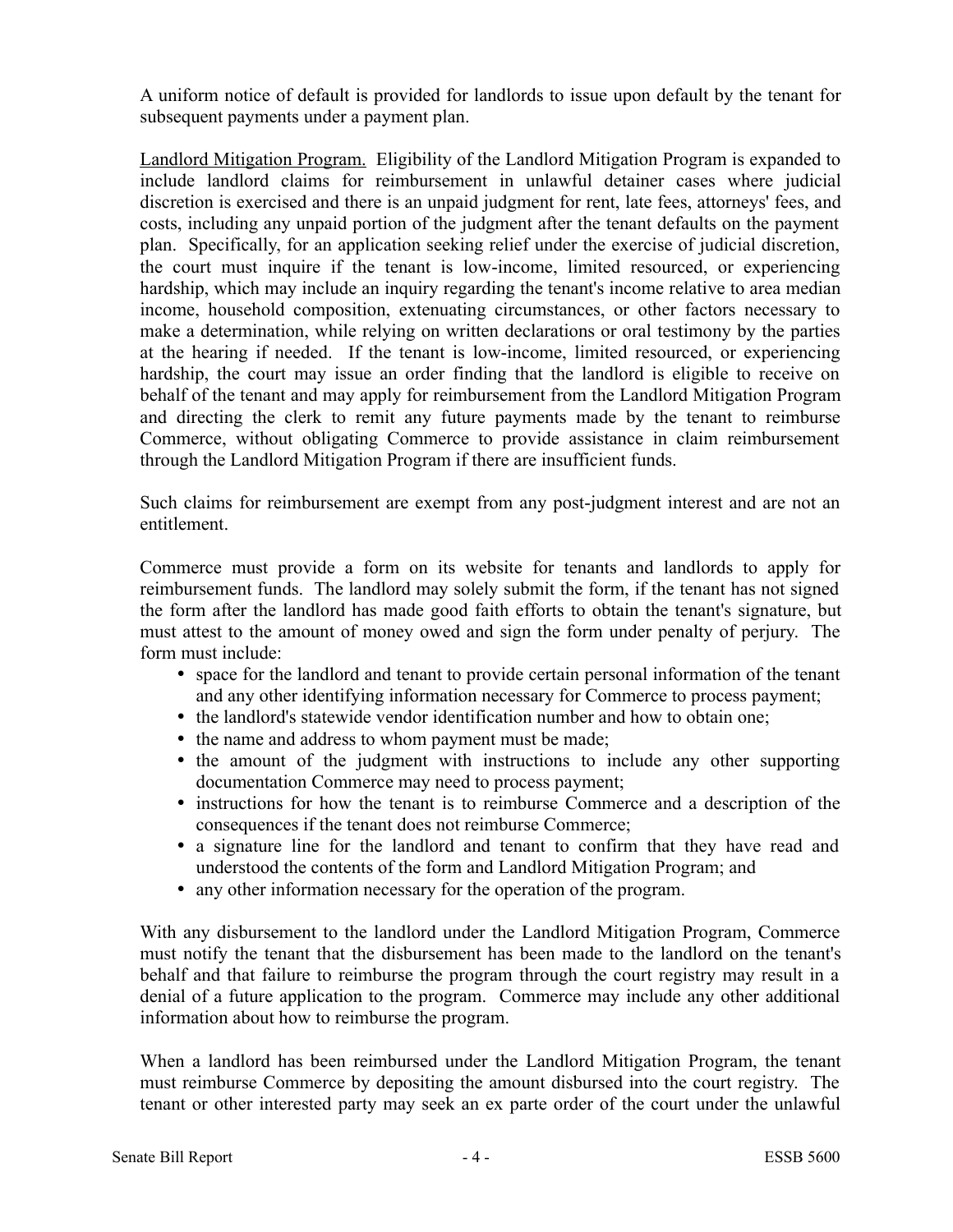detainer action to order such funds be disbursed by the court. Upon entry of the order, the court clerk must disburse the funds and include a case number with any payment issued to Commerce. If directed by the court, a clerk must issue any payments made by a tenant to Commerce without further court order.

If Commerce does not disburse payment to the landlord for the judgment amount within 30 days from the time of application, the landlord may renew an application for a writ of restitution and for other rent owed by the tenant since the time of entry of the prior judgment. After payment of the remaining or total judgment amount, as applicable, by Commerce to the landlord, the judgment is satisfied and the landlord must file a satisfaction of judgment with the court.

If at any time funds do not exist in the landlord mitigation program account to reimburse claims submitted, Commerce must create and maintain a waitlist and distribute funds in the order claims are received. Payment of such claims may only be made from the Landlord Mitigation Program account. Commerce is not civilly or criminally liable or subject to any penalty or cause of action regarding the provision or lack of provision of reimbursement funds.

Summons. The eviction summons form is modified to include the following changes:

- how tenants can receive assistance by calling 2-1-1, which can refer the tenant to legal aid or assistance to help pay for a lawyer;
- how tenants should respond via a notice of appearance and how to file a response to the court;
- to whom tenants should respond, either the landlord's lawyer or to the landlord if a lawyer is not named on the complaint, and the method of response; and
- when tenants should respond, with warnings and consequences if the tenant does not respond.

Alternative Service of Process. The alternative means of service of process for landlords is modified by requiring the landlord, before entry of judgment or issuance or a writ of restitution based on the tenant's failure to appear, to provide the court with a declaration by the person who served the tenant that describes the personal service achieved and the efforts at personal service using the alternative process and a declaration by the landlord stating the belief the tenant cannot be found. Due diligence by the landlord under such alternative means of service is met when the landlord attempts personal service on the tenant at least three times over not less than two days and at different times of the day.

Miscellaneous. For any tenant that seeks to stay a writ of restitution under the RLTA, the court may issue an ex parte stay of the writ if the tenant or tenant's attorney submits a declaration indicating good faith efforts were made to notify the other party or, if no efforts were made, why notice could not be provided before the application for an ex parte stay, and describing the immediate or irreparable harm that may result if an immediate stay is not granted.

Conforming amendments are made to address conflicts or inconsistencies under the RLTA, including the removal of a requirement for a bond to be posted before a judge may hear a